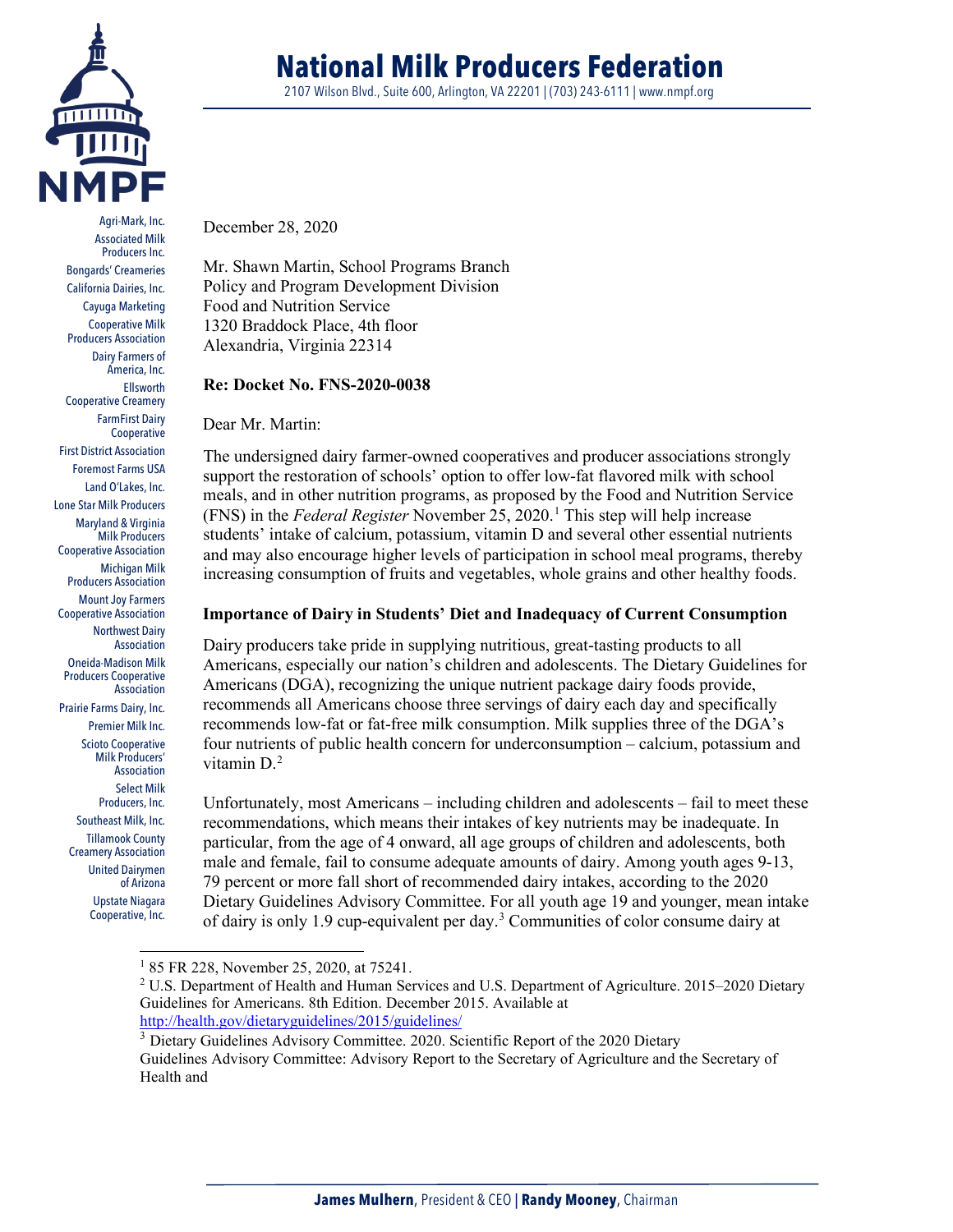lower rates, exacerbating nutrient deficiencies which may have life-long health consequences.<sup>[4](#page-1-0)</sup>

#### **Role of the School Meal Programs**

One of the best ways to supply healthy dairy foods and model good nutritional habits is through meals and snacks in our nation's schools and child-care centers. Therefore, we support the central role of dairy in all child nutrition programs, including those covered by the proposed rule (the National School Lunch Program [NSLP], School Breakfast Program [SBP], Special Milk Program [SMP] and Child and Adult Care Food Program [CACFP]).

Following passage of the Healthy, Hunger-Free Kids Act of 2010 (HHFKA), implementing regulations made numerous changes in school meal patterns. Among these were provisions to limit school milk to low-fat and fat-free varieties, consistent with recommendations in the DGA. It should be noted that since that time an emerging body of science strongly suggests beneficial or neutral health effects of dairy at *all* fat  $levels.<sup>5</sup>$ 

The 2012 final rule went further than the HHFKA in requiring that flavored milk in schools be limited to fat-free.<sup>[6](#page-1-2)</sup> This was a major change, as prior to that time, low-fat flavored milk was the most widely-consumed variety in schools.<sup>[7](#page-1-3)</sup> Unfortunately, school milk consumption declined following adoption of the new rules:

- **Average daily participation** in the NSLP fell significantly, which reduced milk consumption given milk is offered with each school lunch. Total NSLP meals fell from 5.2149 billion in 2012 to 4.8664 billion in 2019.[8](#page-1-4)
- Periodic surveys conducted for the Milk Processor Education Program showed significant **declines in milk use in schools**, from 452.0 million gallons in 2011- 2012 to 404.3 million in 201[9](#page-1-5)-20.<sup>9</sup>
- In a survey of over 300 schools that reintroduced low-fat chocolate milk, 73 percent of the schools reported that students like this milk better.<sup>[10](#page-1-6)</sup>

Human Services. U.S. Department of Agriculture, Agricultural Research Service, Washington, DC. <sup>4</sup> *Ibid.*

<span id="page-1-1"></span><span id="page-1-0"></span><sup>5</sup> National Dairy Council. Science Brief: Whole and Reduced-Fat Dairy Foods. <https://www.usdairy.com/news-articles/science-brief-whole-and-reduced-fat-dairy-foods> <sup>6</sup> 77 FR 17, January 28, 2012, at 4143.

<span id="page-1-3"></span><span id="page-1-2"></span><sup>&</sup>lt;sup>7</sup> 85 FR 228, November 25, 2020, at 75251.

<span id="page-1-4"></span><sup>8</sup> Food and Nutrition Service. National School Lunch Program: Participation and Lunches Served. <https://fns-prod.azureedge.net/sites/default/files/resource-files/slsummar-7.pdf>

<span id="page-1-5"></span><sup>9</sup> Prime Consulting. All Channel Tracking: The Projection of Milk Volume by Sales Channel, 2019 Edition, August 2020.

<span id="page-1-6"></span><sup>&</sup>lt;sup>10</sup> National Dairy Council. 1% Chocolate Milk in Schools[. https://www.usdairy.com/news-articles/1](https://www.usdairy.com/news-articles/1-percent-chocolate-milk-in-schools) [percent-chocolate-milk-in-schools](https://www.usdairy.com/news-articles/1-percent-chocolate-milk-in-schools)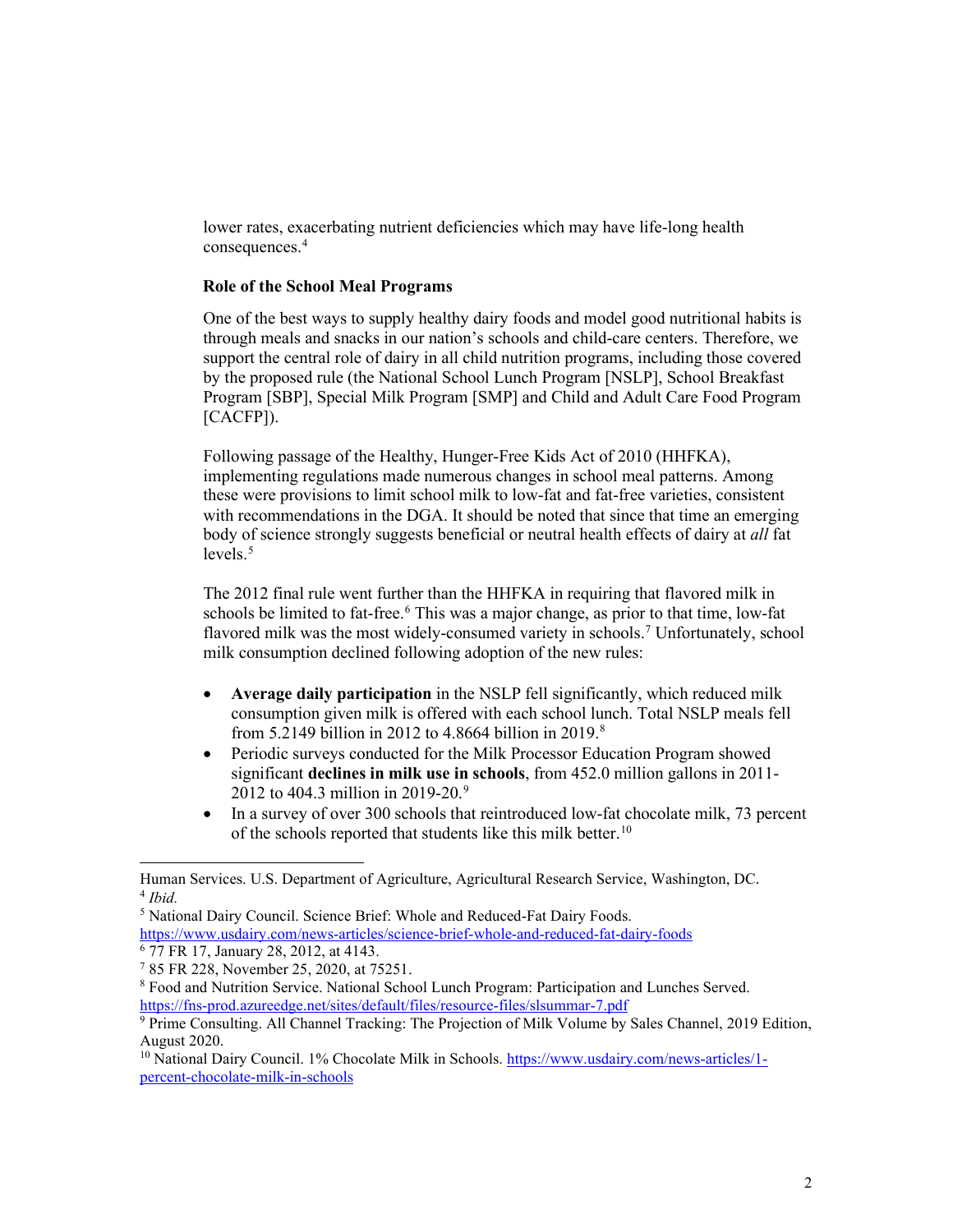• **FNS cited declines** in milk consumption as among the primary reasons for permitting schools to again offer low-fat flavored milk.<sup>[11](#page-2-0)</sup> This flexibility was included in a final rule promulgated in  $2018$ <sup>[12](#page-2-1)</sup>

### **Need for Proposed Rule**

The current rulemaking is necessary because of a court decision<sup>13</sup> that remanded the 2018 final rule to FNS for further action. In the absence of the final rule, and after expiration of meal pattern waivers now available due to the COVID-19 pandemic, regulations would revert to their 2012 requirements, and schools would be precluded from offering students low-fat flavored milk. This would have several adverse consequences:

- Most important by far, students' **milk consumption** may decline, robbing them of essential nutrients they need for growth and health.
- **School meal participation** could decline further, as already happened in the years after the 2012 regulations were instituted.
- **Schools' procurement schedules** could be called into question. In just a few short months, beginning in early spring, schools across the country will solicit bids for school milk during the 2021-22 school year. As it stands, they may be in doubt as to which varieties they are permitted to legitimately procure.
- **Milk processors**, including those owned by farmers, similarly will face operational uncertainties centered around whether the school market will demand low-fat or fatfree flavored milk. These uncertainties are exacerbated by the fact that retail demand for fat-free flavored milk is minuscule, so the school market is its primary outlet.

#### **Conclusion**

We strongly urge FNS to finalize regulations permitting low-fat flavored milk, at schools' option, while requiring unflavored milk to be available as well. We would note that the proposed rule is  $-$ 

- **Consistent with the DGA**, which recommends low-fat or fat-free milk, and therefore also consistent with the HHFKA;
- **An appropriate response to the court decision** in Maryland, which did not find any procedural or substantive problems with the milk provisions of the rule, provisions which were also not challenged in the underlying lawsuit;

<span id="page-2-1"></span><span id="page-2-0"></span><sup>11</sup> 82 FR 229 at 56707

<sup>12</sup> 83 FR 238 at 63775.

<span id="page-2-2"></span><sup>&</sup>lt;sup>13</sup> Center for Science in the Public Interest et al., v. Sonny Perdue, Secretary, et al., No. 8:19–cv–01004– GLS (D. Md. 2019).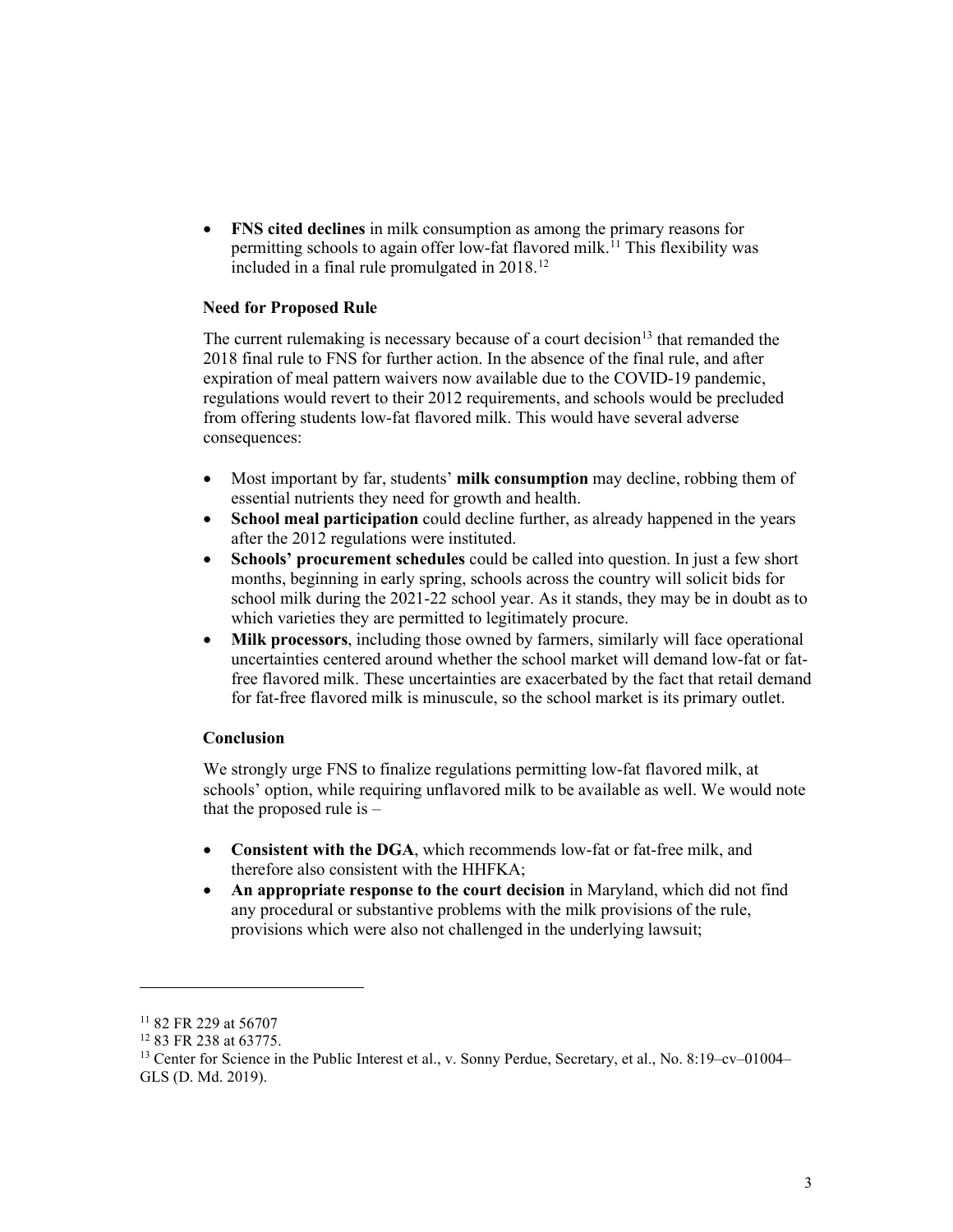- **Consistent with overall calorie minimum and maximum levels** in school meal programs, since there is only a 20-40 calorie difference<sup>[14](#page-3-0)</sup> (and more likely closer to the lower end of that range) between low-fat and fat-free flavored milk, and 82 percent of schools in a survey said it was easy or very easy to accommodate low-fat flavored milk within the maximum calorie limits for their menus;<sup>[15](#page-3-1)</sup> and
- **Consistent with the views of health professionals,** including the American Heart Association which noted in a scientific statement that sweetened dairy products" such as "low-fat or fat-free flavored milk, [and] sweetened yogurt" are "foods that may have a positive impact" on diet quality.[16](#page-3-2)

By giving schools more flexibility to offer low-fat flavored milk, FNS will contribute to better nutrient intakes among our nation's youth and potentially to an increase in meal participation. We urge FNS to move expeditiously to finalize the proposed rule.

Sincerely,

Agri-Mark, Inc. Alabama Farmers Federation – Dairy Division Arizona Dairy Producers Trade Association Associated Milk Producers Inc. Bongards' Creameries California Dairies, Inc. Cayuga Marketing Center for Dairy Excellence Colorado Dairy Farmers Cooperative Milk Producers Association Dairy Farmers of America, Inc. Dairy Producers of New Mexico Ellsworth Cooperative Creamery FarmFirst Dairy Cooperative First District Association Foremost Farms USA Georgia Milk Producers, Inc. Idaho Dairymen's Association

<span id="page-3-0"></span><sup>&</sup>lt;sup>14</sup> National Milk Producers Federation and International Dairy Foods Association. Comments on Docket No. FNS-2017-0021, Child Nutrition Programs: Flexibilities for Milk, Whole Grains, and Sodium Requirements, January 29, 2018.

<span id="page-3-1"></span><sup>15</sup> National Dairy Council. 1% Chocolate Milk in Schools[. https://www.usdairy.com/news-articles/1](https://www.usdairy.com/news-articles/1-percent-chocolate-milk-in-schools) [percent-chocolate-milk-in-schools](https://www.usdairy.com/news-articles/1-percent-chocolate-milk-in-schools)

<span id="page-3-2"></span><sup>&</sup>lt;sup>16</sup> Vos MB et al. Added sugars and cardiovascular disease risk in children. A scientific statement from the American Heart Association. Circulation 2017;135:e1017-e1034. <https://www.ahajournals.org/doi/pdf/10.1161/CIR.0000000000000439>